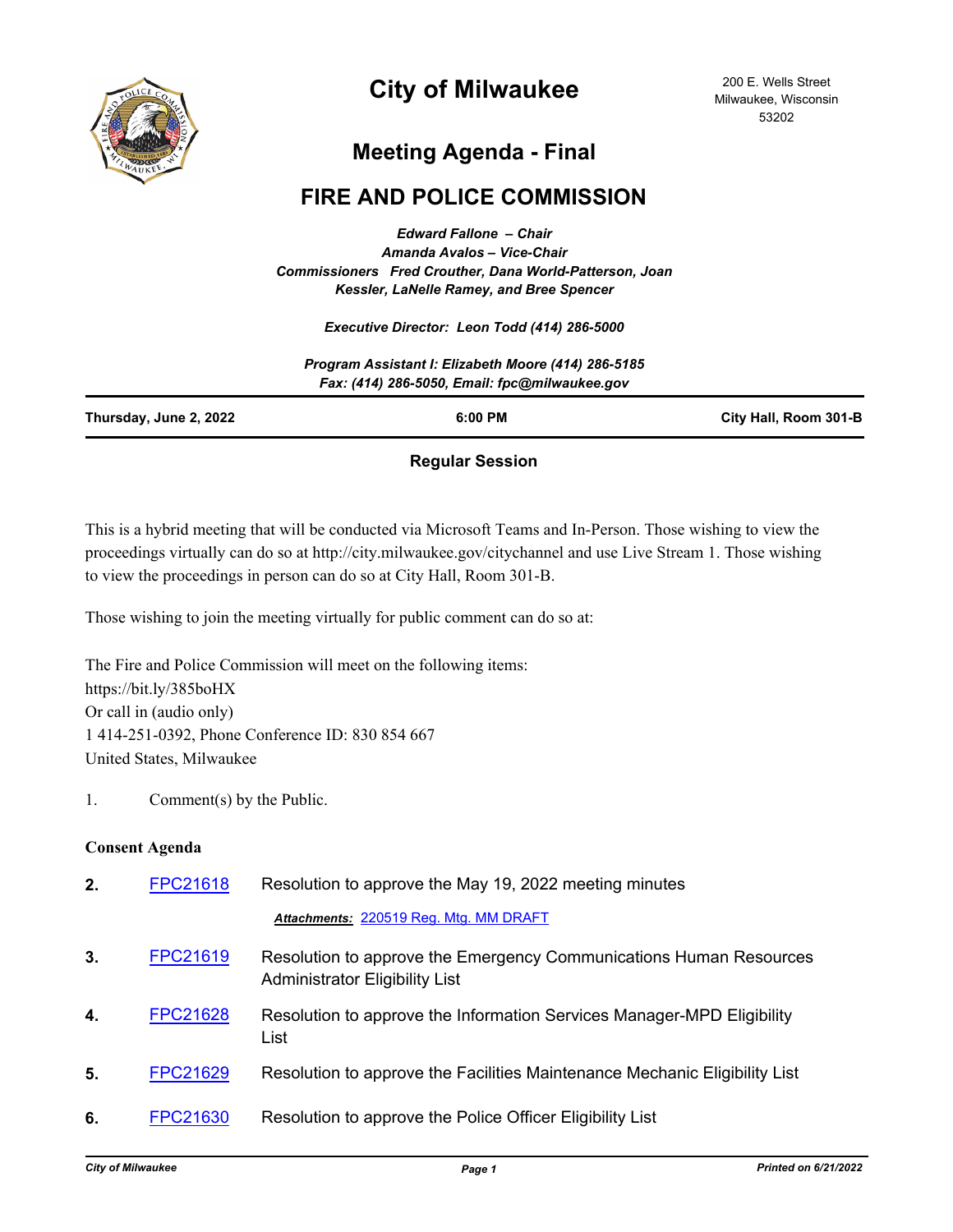## *Attachments:* [Eligible List Demographics - 6.2.22](http://Milwaukee.legistar.com/gateway.aspx?M=F&ID=e9413c70-364c-450a-917f-66ed61294128.pdf)

#### **Old Business**

| 7. | FPC21413 | Resolution to amend Standard Operating Procedure 090-Prisoners and<br><b>Booking</b> |  |
|----|----------|--------------------------------------------------------------------------------------|--|
|    |          | Attachments: PUBLIC - REDACTED CLEAN 090 - PRISONERS AND BOOKING                     |  |
|    |          | PUBLIC - REDACTED ROLL CALL 090 - DRAFT PRISONERS AND BOOKING                        |  |
|    |          | PUBLIC - UPDATED REDACTED CLEAN 090 - PRISONERS AND BOOKING                          |  |
|    |          | PUBLIC - UPDATED REDACTED ROLL CALL 090 - DRAFT PRISONERS AND                        |  |
|    |          |                                                                                      |  |

**8.** [FPC21555](http://milwaukee.legistar.com/gateway.aspx?m=l&id=/matter.aspx?key=61966) Resolution to amend Standard Operating Procedure 263-Records Management [PUBLIC - REDACTED CLEAN 263 - RECORDS MANAGEMENT](http://Milwaukee.legistar.com/gateway.aspx?M=F&ID=28f361e2-78d7-4bd4-a2e2-d3bee78c072e.pdf) *Attachments:* [PUBLIC - REDACTED ROLL CALL 263 - RECORDS MANAGEMENT](http://Milwaukee.legistar.com/gateway.aspx?M=F&ID=a5989b5c-a2b8-43bc-8ec3-dfa7bb74c567.pdf)

## **Examinations**

**9.** [FPC21631](http://milwaukee.legistar.com/gateway.aspx?m=l&id=/matter.aspx?key=62323) Resolution to Amend the Dates on the Police Sergeant, Police Lieutenant, and Police Detective Eligible Lists *Attachments:* [Eligiblity dates correction memo](http://Milwaukee.legistar.com/gateway.aspx?M=F&ID=be4ffc82-4bb9-4b72-b2d4-3631443165a6.pdf)

## **Department of Emergency Communications**

Dispatcher

**10.** [FPC21627](http://milwaukee.legistar.com/gateway.aspx?m=l&id=/matter.aspx?key=62312) Resolution to approve the appointment to the Emergency Communication Finance Manager position *Attachments:* [DEC ECFM Appointment Letter-DR](http://Milwaukee.legistar.com/gateway.aspx?M=F&ID=493e89e1-08b9-485f-a71d-4ebc65d53361.pdf)

### **Fire Department**

| 11. | FPC21623        | Resolution to approve the promotion to the Assistant Chief, Fire position |
|-----|-----------------|---------------------------------------------------------------------------|
|     |                 | Attachments: Smoots AC 061222                                             |
|     |                 | <b>Smoots Support Ltr</b>                                                 |
| 12. | <b>FPC21625</b> | Resolution to approve the promotion to the Deputy Chief, Fire position    |
|     |                 | <b>Attachments: Williamson DC 061222</b>                                  |
|     |                 | <b>Williamson Support Ltr</b>                                             |
| 13. | <b>FPC21624</b> | Resolution to approve the promotion to the Battalion Chief, Fire position |
|     |                 | Attachments: Butler BC 061222                                             |
|     |                 | <b>Butler Support Ltr</b>                                                 |
| 14. | <b>FPC21626</b> | Resolution to approve the Probation Period Extension request for the 911  |